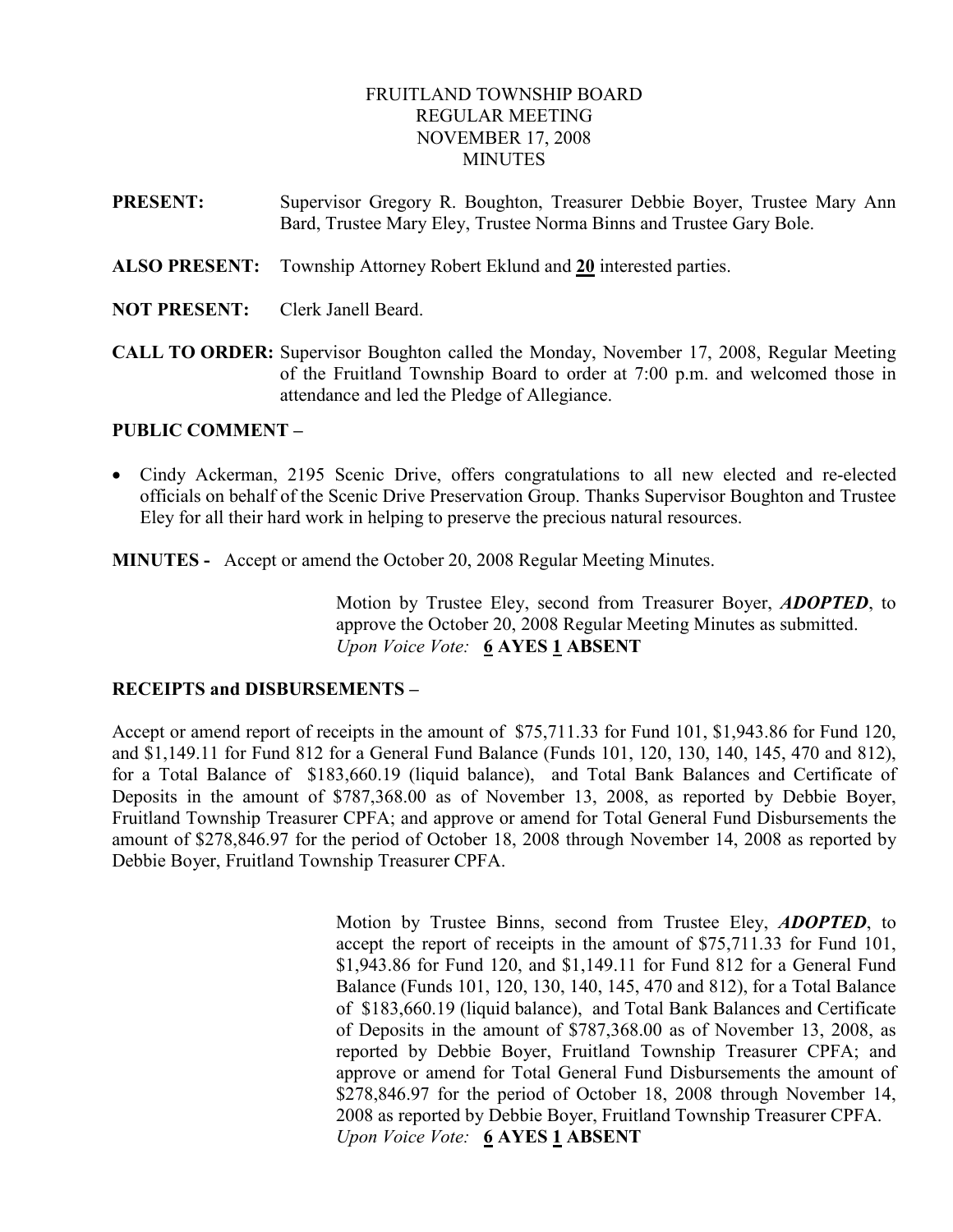#### NEW BUSINESS

1. Item Number: 11-08-01 Appeal of Findings and Order – 1562 Duck Lake Road

Mr. John Norman of 1562 Duck Lake Road just found out his house was posted as a Dangerous Building. Due to unfortunate circumstances Mr. Norman has been staying with his Mom in Muskegon. He would like to meet with the Condemnation Officer to see exactly what is going on.

> Motion by Trustee Bole, second from Trustee Bard, **ADOPTED**, to grant a rehearing for 1562 Duck Lake Road to John Norman, and that said hearing be held by November 28, 2008. Upon Voice Vote: 6 AYES 1 ABSENT

2. Item Number: 11-08-02 Ordinance R61 Fruitland Township Lake Michigan Road End Ordinance

> Motion by Trustee Bard, second from , **ADOPTED**, to receive the proposed Ordinance R61 Fruitland Township Road End Ordinance from the McMillan Road End Committee. Upon Voice Vote: 6 AYES 1 ABSENT

3. Item Number: 11-08-03 Nord Road Plowing

> Motion by Trustee Eley, second from Treasurer Boyer, ADOPTED, to direct Supervisor Boughton to (1) add a road rider to the Township's insurance policy, so that Fruitland Township can maintain Nord Road, and (2) to contact A-1 Plowing to accept their bid for plowing Nord Road as a back up to Fruitland Township on an on-call basis and direct Attorney Eklund to determine status of Nord Road, is it public or private? Upon Voice Vote: 6 AYES 1 ABSENT

4. Item Number: 11-08-04 Planning Commission – Appointment of Matt Cross

> Motion by Trustee Bard, second from Trustee Eley, **ADOPTED**, to extend the appointment of Matt Cross to the Planning Commission to complete previous Planning Commissioner Bryan Grover's term ending March 2009.

Upon Voice Vote: 6 AYES 1 ABSENT

Planning Chairperson Kooistra did a short tribute to Supervisor Boughton thanking him for all his years of dedicated service. He served Fruitland Township in several capacities throughout his tenure.